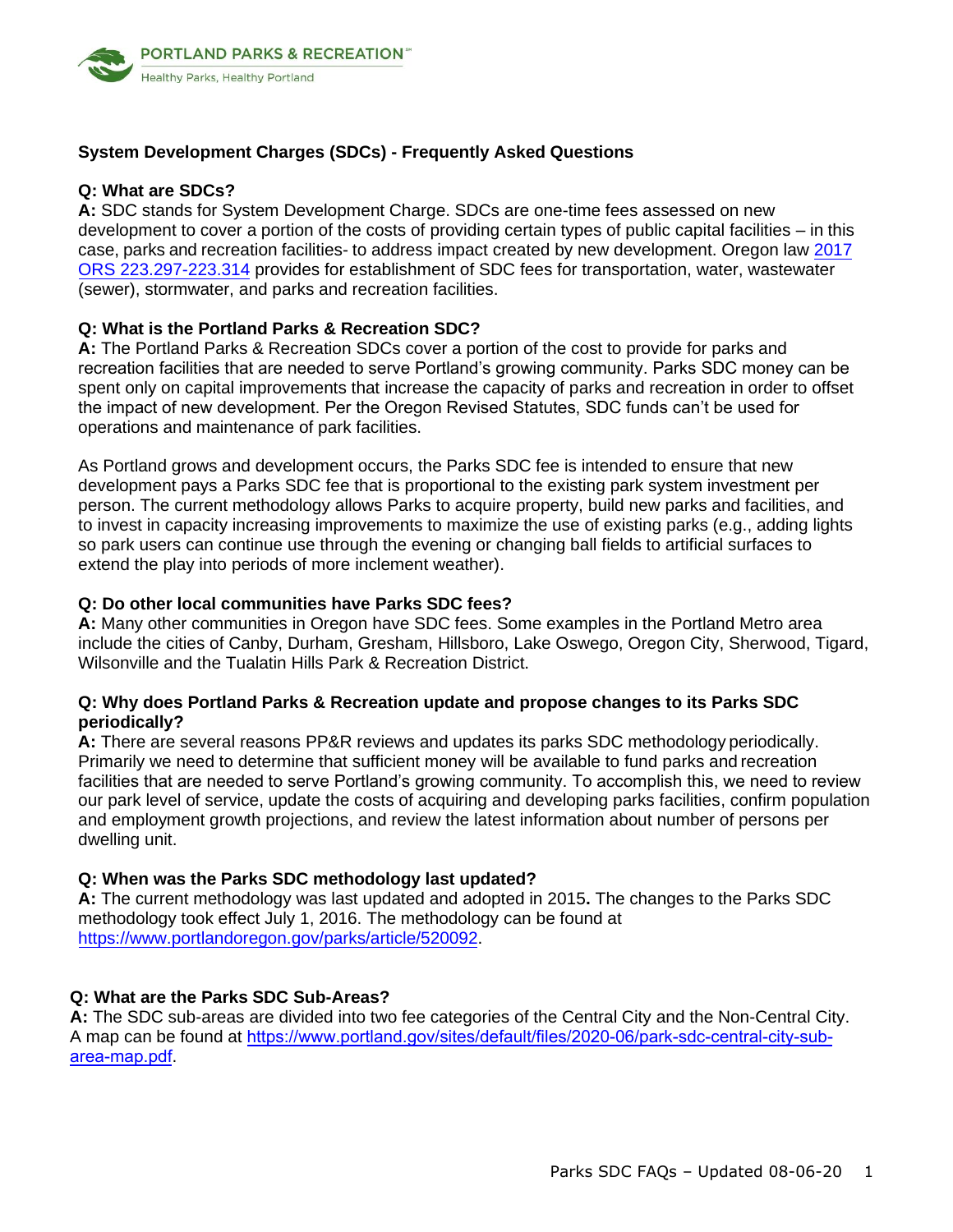# **Q: How are Parks SDCs applied?**

**A**: The Parks SDC is charged for both residential, and commercial development, and credits and exemptions are available. The approach for generating fees and applying credits and exemptions is described generally below, but please reach out if you are looking for more detail about a specific development.

Parks SDCs are charged for:

- **Residential development, including additions.** For dwelling units, the current methodology bases the Parks SDC on the size of the dwelling unit within 5 tiers as follows:
	- Less than 700 sq. ft.
	- 700-1,199 sq. ft.
	- $\cdot$  1.200-1.699 sq. ft.
	- 1,700-2,199 sq. ft.
	- 2,200 or more sq. ft.

Additions of 800 square feet or more of new residential space, that will move the dwelling unit into a new SDC size category, will be assessed based on their new size category and credited for the previous use based on the previous size category.

• **Commercial development, including additions.** In the current methodology a new commercial development pays for the impact on Portland parks by determining the use and occupancy and charging accordingly based on square footage. For commercial additions, any increase in square footage (including mezzanines) that has an occupancy assigned will be assessed for a Parks SDC.

The current fee schedule listing occupancy categories and corresponding fees can be found at https://www.portland[.gov/sites/default/files/2020-06/](http://www.portlandoregon.gov/parks/article/494388)draft\_parksdc\_2020\_fee.pdf.

Demolition/Previous Use credits can be applied to reduce fees:

• **Demolition/Previous use credits.** An SDC credit can be applied in the case of eligible structures that were either demolished or converted for the new construction to occur. Demolition/previous use conversions must be no older than 36 months of the application date of the new construction permit in order to be eligible. For more information please see code section 17.13.040 at https[://www.portlandoregon.gov/citycode/article/705508.](http://www.portlandoregon.gov/citycode/article/705508)

Some types of development are exempt:

- **Accessory Dwelling Units (ADUs).** ADUs are subject to Parks SDCs following the same calculations as residential development. However, Ordinance 189050 grants complete Parks SDC waivers for ADUs with a signed and notarized 10-year covenant prohibiting short term rentals anywhere on the property. More information can be found at https[://www.portlandoregon.gov/bds/77447.](http://www.portlandoregon.gov/bds/77447)
- **Residential additions adding less than 800 square feet.** More information can be found at [https://www.portlandoregon.gov/parks/article/676791.](https://www.portlandoregon.gov/parks/article/676791)
- **Affordable housing** Certain types of affordable housing are exempt from paying the SDC through a program under the Portland Housing Bureau. More information can be found about the SDC Exemption Program for affordable housing at https:/[/www.portlandoregon.gov/phb/74642.](http://www.portlandoregon.gov/phb/74642)
- **Other** Other exemptions also apply and are listed in Portland City Code 17.13.060 at https[://www.portlandoregon.gov/citycode/28846#cid\\_708925](http://www.portlandoregon.gov/citycode/28846#cid_708925)